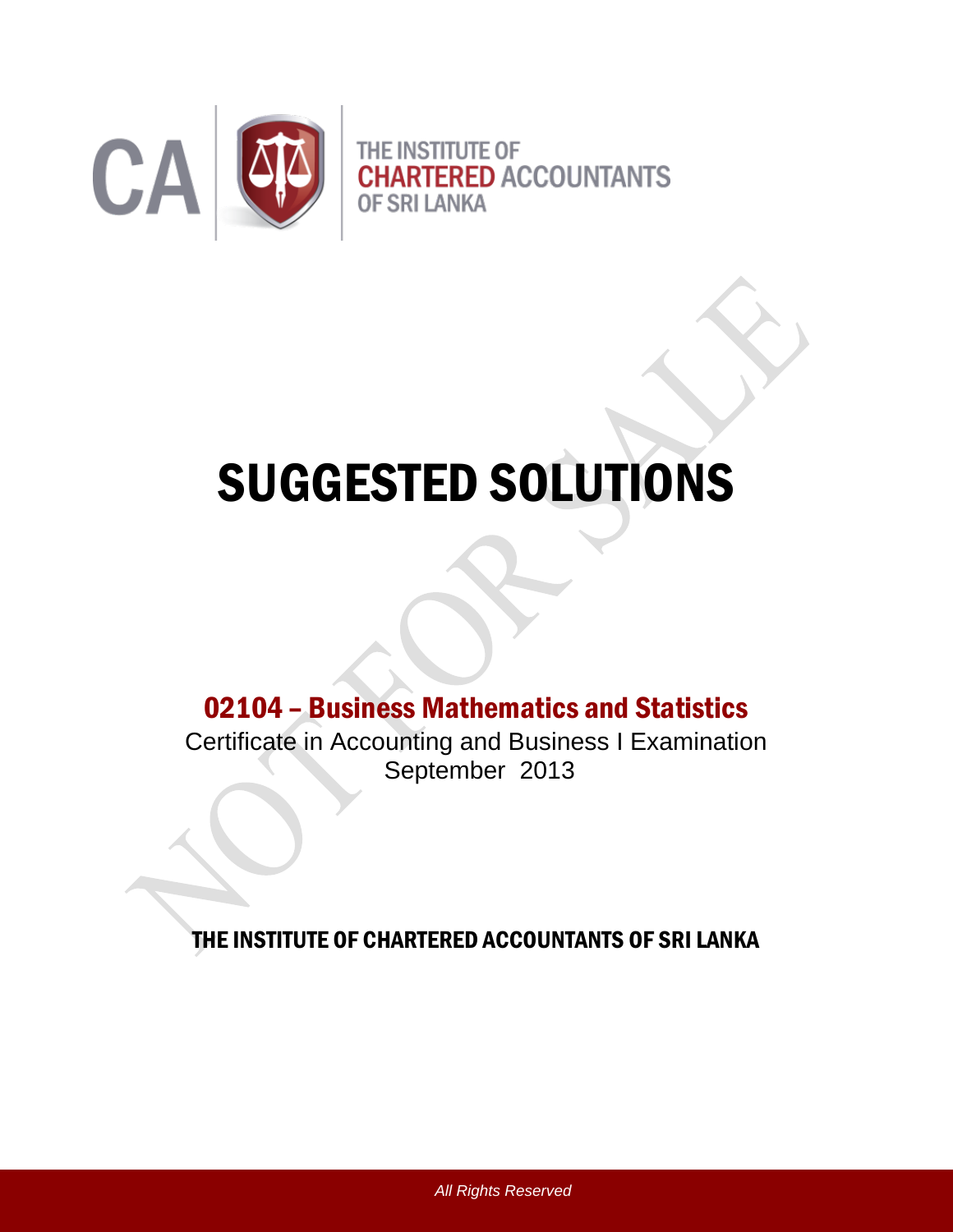### **PAPER 'A'**

# **ANSWERS FOR MULTIPLE CHOICE QUESTIONS**

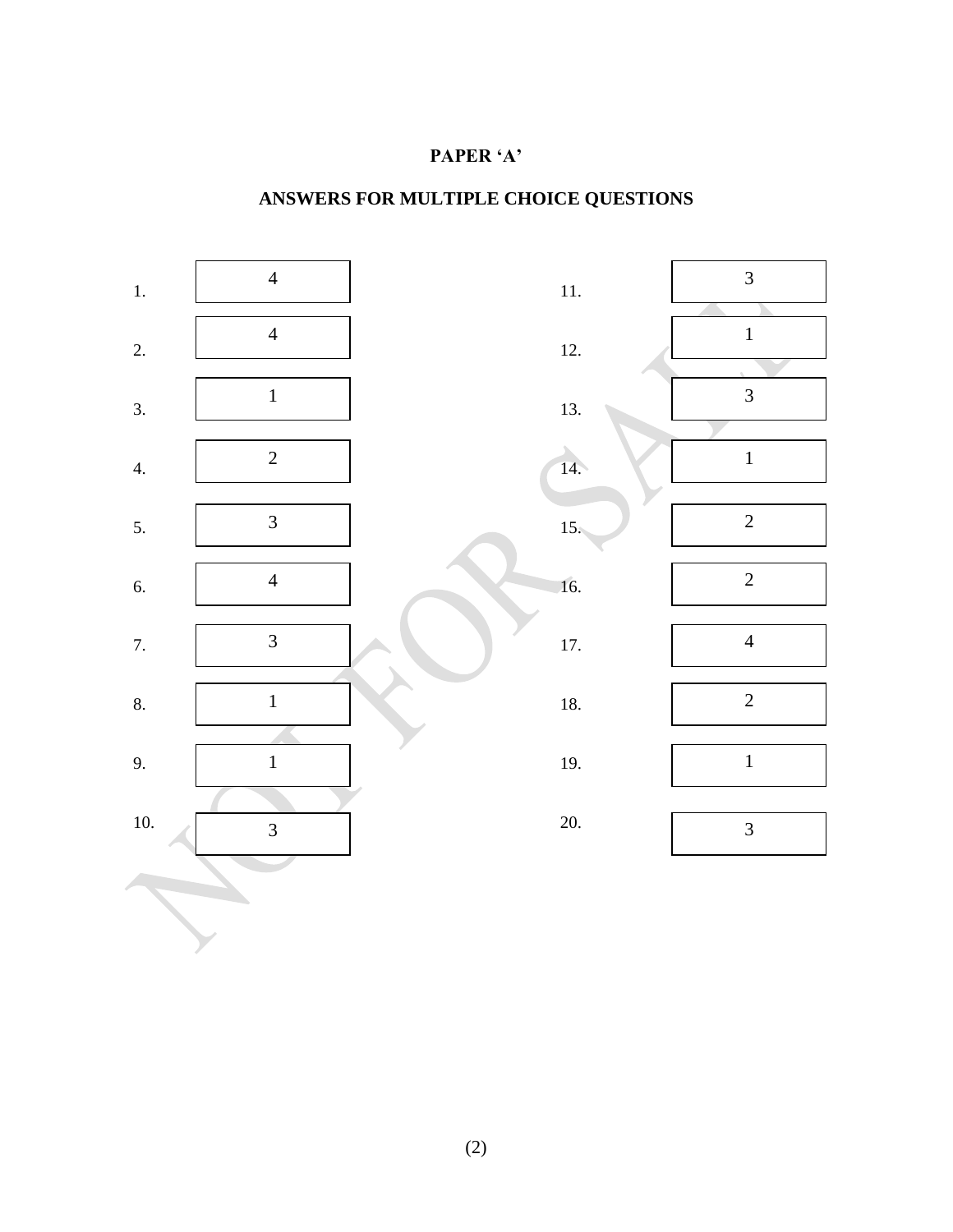#### **Answer No. 01**

H.

(a)

| <b>OPTION 1</b>                          |                |          |                |           |                |            |
|------------------------------------------|----------------|----------|----------------|-----------|----------------|------------|
| Year                                     | $\overline{0}$ | 1        | $\overline{2}$ | 3         | $\overline{4}$ | 5          |
| Capital Cost                             | $-20.5$        |          |                |           |                |            |
| Maintenance Fee                          |                | $-1.8$   | $-1.8$         | $-1.8$    | $-1.8$         | $-1.8$     |
| Purchase of furniture                    | $-4.5$         |          |                |           |                |            |
| Const of colour washing the<br>apartment |                |          |                | $-2.5$    |                |            |
| Sale back Income                         |                |          |                |           |                | 15         |
| Income from furniture                    |                |          |                |           |                | 2.5        |
| auction                                  |                |          |                |           |                |            |
|                                          | $-25$          | $-1.8$   | $-1.8$         | $-4.3$    | $-1.8$         | 15.7       |
| DCF @ 15%                                | 1              | 0.87     | 0.756          | 0.658     | 0.572          | 0.497      |
| <b>PV</b>                                | $-25$          | $-1.566$ | $-1.3608$      | $-2.8294$ | $-1.0296$      | 7.8029     |
| <b>NPV</b>                               |                |          |                |           |                | -23.9829   |
|                                          |                |          |                |           |                |            |
| <b>OPTION 2</b>                          |                |          |                |           |                |            |
| Year                                     | $\overline{0}$ |          | $\mathfrak{D}$ | 3         | $\overline{4}$ | 5          |
| Lease Rental /Legal fees                 | $-1.2$         | $-4.8$   | $-4.8$         | $-4.8$    | $-4.8$         | $-4.8$     |
| DCF @ 15%                                | 1              | 0.87     | 0.756          | 0.658     | 0.572          | 0.497      |
| <b>PV</b>                                | $-1.2$         | $-4.176$ | $-3.6288$      | $-3.1584$ | $-2.7456$      | $-2.3856$  |
| <b>NPV</b>                               |                |          |                |           |                | $-17.2944$ |

**(7 marks)**

(b) As the NPV of option 2 is lower, leasing is more economical. **(2 marks)**

(c) Revised purchased price of the house =  $20.5 - (23.98 - 17.29) = \text{Rs. } 13.81 \text{ million}$ 

**(3 marks)**

**(Total 12 marks)**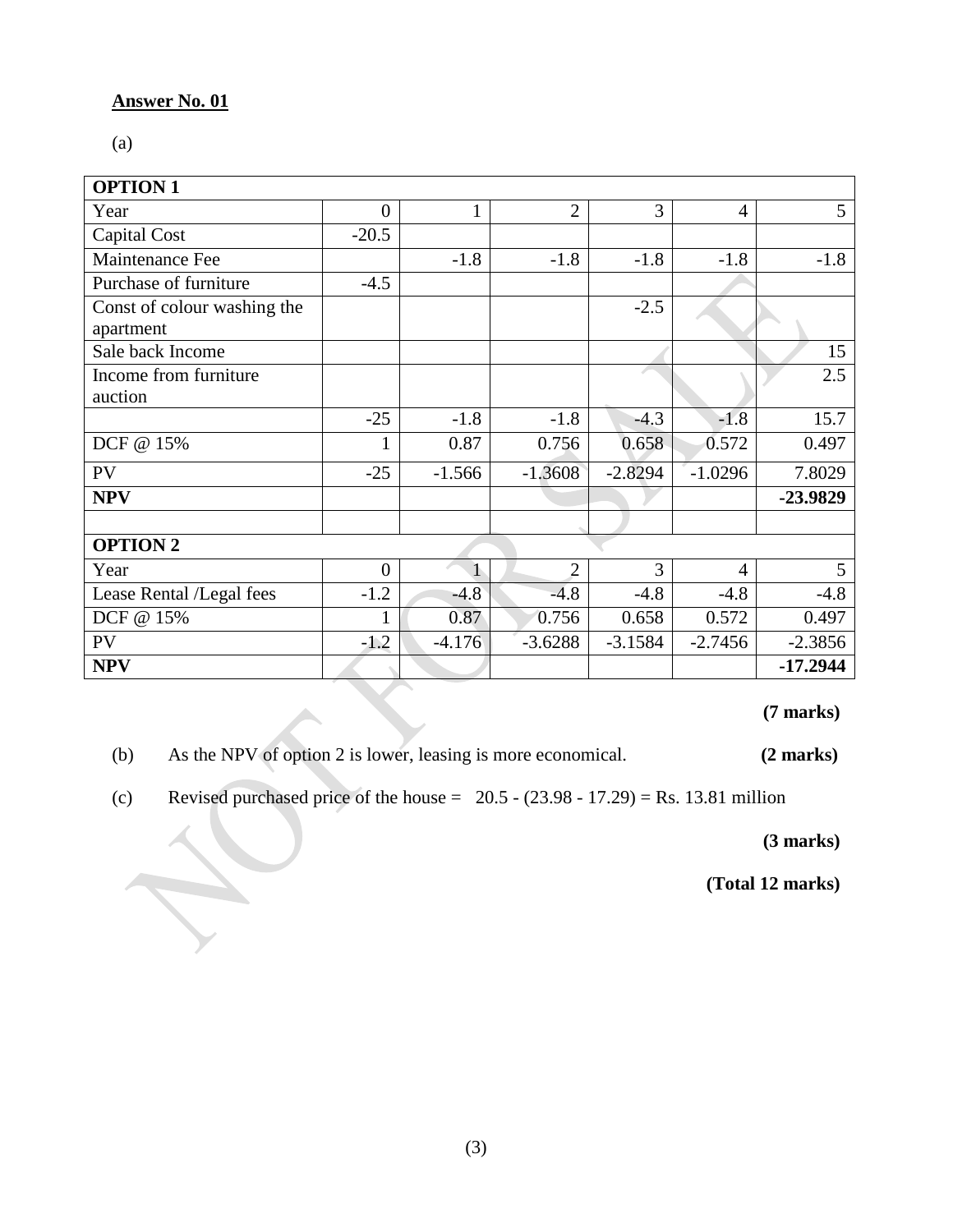#### **Answer No. 02**

(a) Fixed cost 
$$
= \frac{12 \times 1,000,000}{80\%} \times 20\%
$$

$$
= \text{Rs. } 3,000,000 \qquad (2 \text{ marks})
$$

(b) (i)

|                                 |           |           |           |           |           |           |            |            |            | $(2 \text{ model})$ |            |
|---------------------------------|-----------|-----------|-----------|-----------|-----------|-----------|------------|------------|------------|---------------------|------------|
| TC                              | 3,000,000 | 4,200,000 | 5,400,000 | 6,600,000 | 7,800,000 | 9,000,000 | 10,200,000 | 11,400,000 | 12,600,000 | 13,800,000          | 15,000,000 |
| FC                              | 3,000,000 | 3,000,000 | 3,000,000 | 3,000,000 | 3,000,000 | 3,000,000 | 3,000,000  | 3,000,000  | 3,000,000  | 3,000,000           | 3,000,000  |
| Variable<br>cost                |           | 0.200,000 | 2,400,000 | 3,600,000 | 4,800,000 | 6,000,000 | 7,200,000  | 8,400,000  | 9,600,000  | 10,800,000          | 12,000,000 |
| Sales<br>income                 |           | 0.800,000 | 3,600,000 | 5,400,000 | 7,200,000 | 9,000,000 | 10,800,000 | 12,600,000 | 14,400,000 | 16,200,000          | 18,000,000 |
| Total                           |           |           |           |           |           |           |            |            |            |                     |            |
|                                 |           |           |           |           |           |           |            |            |            |                     |            |
| Number<br>of units<br>sold      |           | 90,000    | 180,000   | 270,000   | 360,000   | 450,000   | 540,000    | 630,000    | 720,000    | 810,000             | 900,000    |
| Number<br>of units<br>generated |           | 100,000   | 200,000   | 300,000   | 400,000   | 500,000   | 600,000    | 700,000    | 800,000    | 900,000             | 1,000,000  |
|                                 |           |           |           |           |           |           |            |            |            |                     |            |

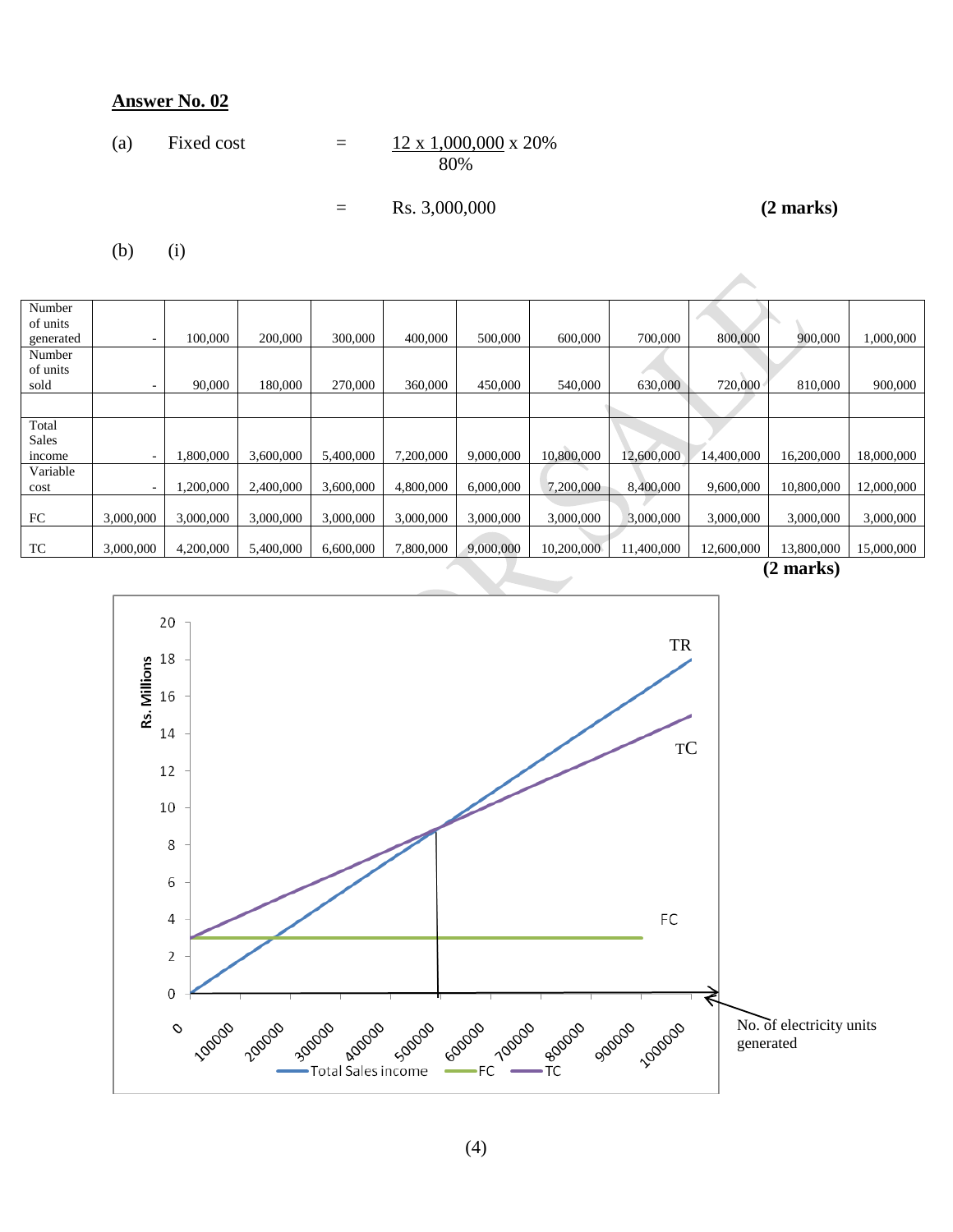(ii) Using graph or mathematically  $\longrightarrow$  B.E units of electrical to be produced  $= 500,000$ **(3 marks) Alternate Answer** Let No. of electricity units produced is x  $\therefore$  Sales revenue = 0.9 x Rs. 20% = 18x Variable cost  $=$  12x  $\therefore$  Contribution =  $18x - 12x = 6x$ <br>Breakeven output =  $\frac{3,000,000}{}$ Breakeven output  $=$ 6x  $x = 500,000$ (iii) Net profit  $= 20 \times 900,000 - (12 \times 1,000,000) - 3,000,000$ = Rs. 3,000,000 **(2 marks) (Total 12 marks)**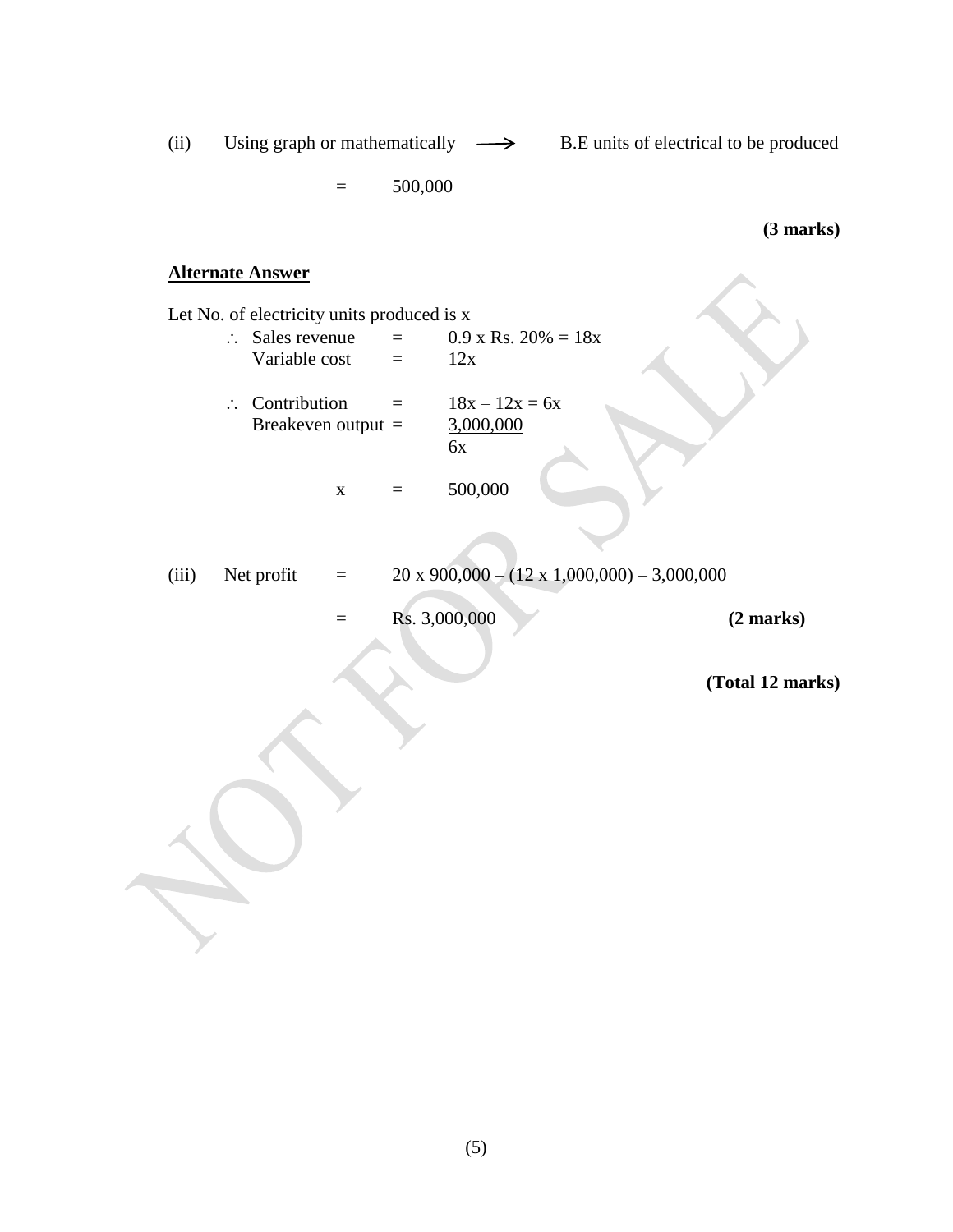

## Mean < Median< Mode

(b)

**(2 marks)**

| 522 | 552 | 645 | 652 | 598 | 627 | 557 | 533 | 629 | 581 |
|-----|-----|-----|-----|-----|-----|-----|-----|-----|-----|
| 713 | 760 | 655 | 648 | 772 | 655 | 615 | 727 | 689 | 635 |
| 565 | 616 | 719 | 448 | 608 | 769 | 589 | 621 | 751 | 569 |
| 605 | 735 | 637 | 742 | 789 | 683 | 641 | 662 | 476 | 642 |
| 576 | 509 | 570 | 674 | 550 | 722 | 592 | 611 | 678 | 548 |
|     |     |     |     |     |     |     |     |     |     |

(i)

| 400-449 | 1  |  |
|---------|----|--|
| 450-499 | 1  |  |
| 500-549 | 4  |  |
| 550-599 | 11 |  |
| 600-649 | 14 |  |
| 650-699 | 8  |  |
| 700-749 | 6  |  |
| 750-799 | 5  |  |
|         | 50 |  |

|         |    | <b>Cumulative frequency Distribution</b> | Cumulative |
|---------|----|------------------------------------------|------------|
|         |    | (less)                                   | Frequency  |
| 400-449 |    | Less than 399.5                          |            |
| 450-499 |    | Less than 449.5                          |            |
| 500-549 | 4  | Less than $499.5$                        | 2          |
| 550-599 | 11 | Less than 549.5                          | 6          |
| 600-649 | 14 | Less than 599.5                          | 17         |
| 650-699 | 8  | Less than $649.5$                        | 31         |
| 700-749 | 6  | Less than 699.5                          | 39         |
| 750-799 | 5  | Less than 749.5                          | 45         |
|         | 50 | Less than 799.5                          | 50         |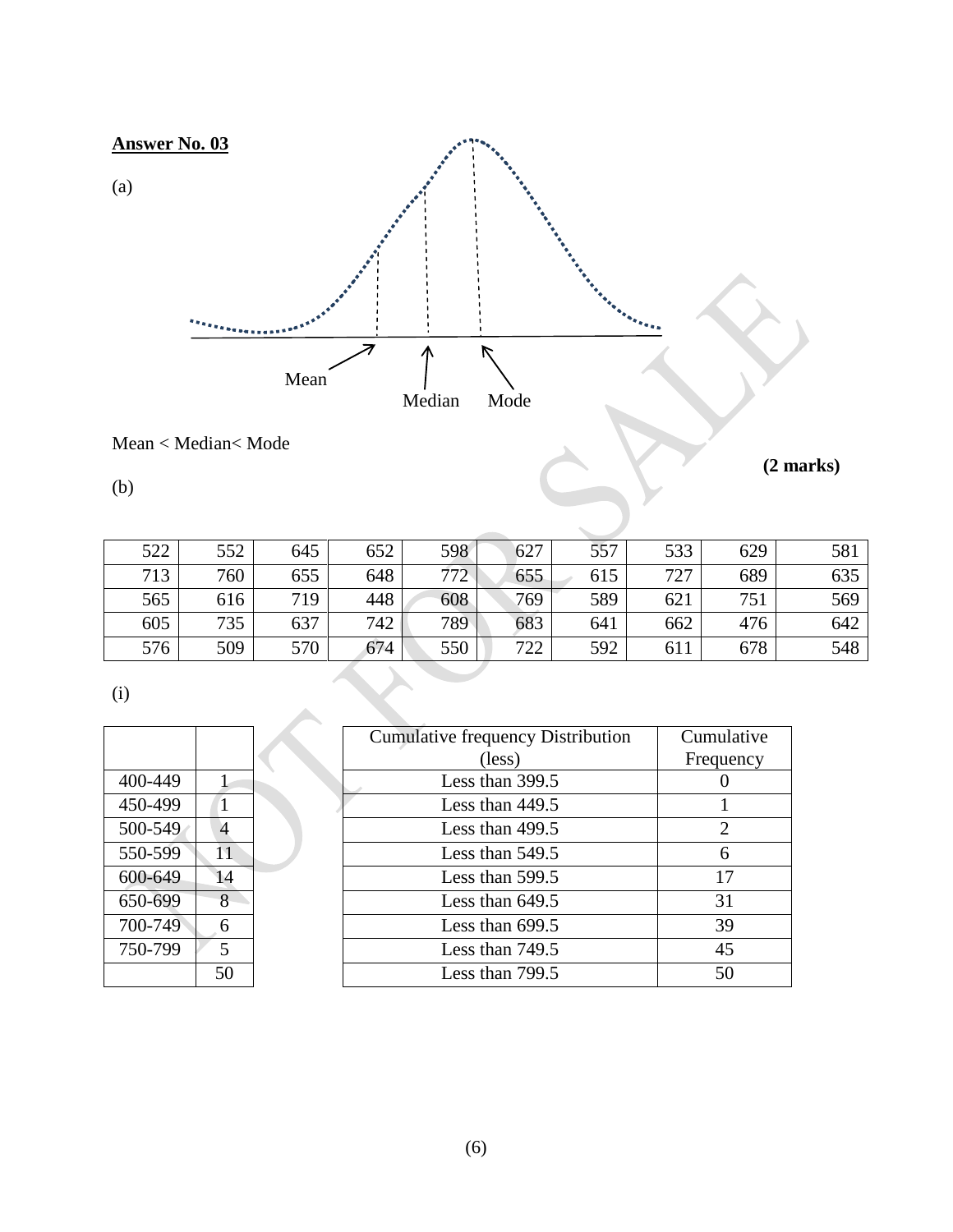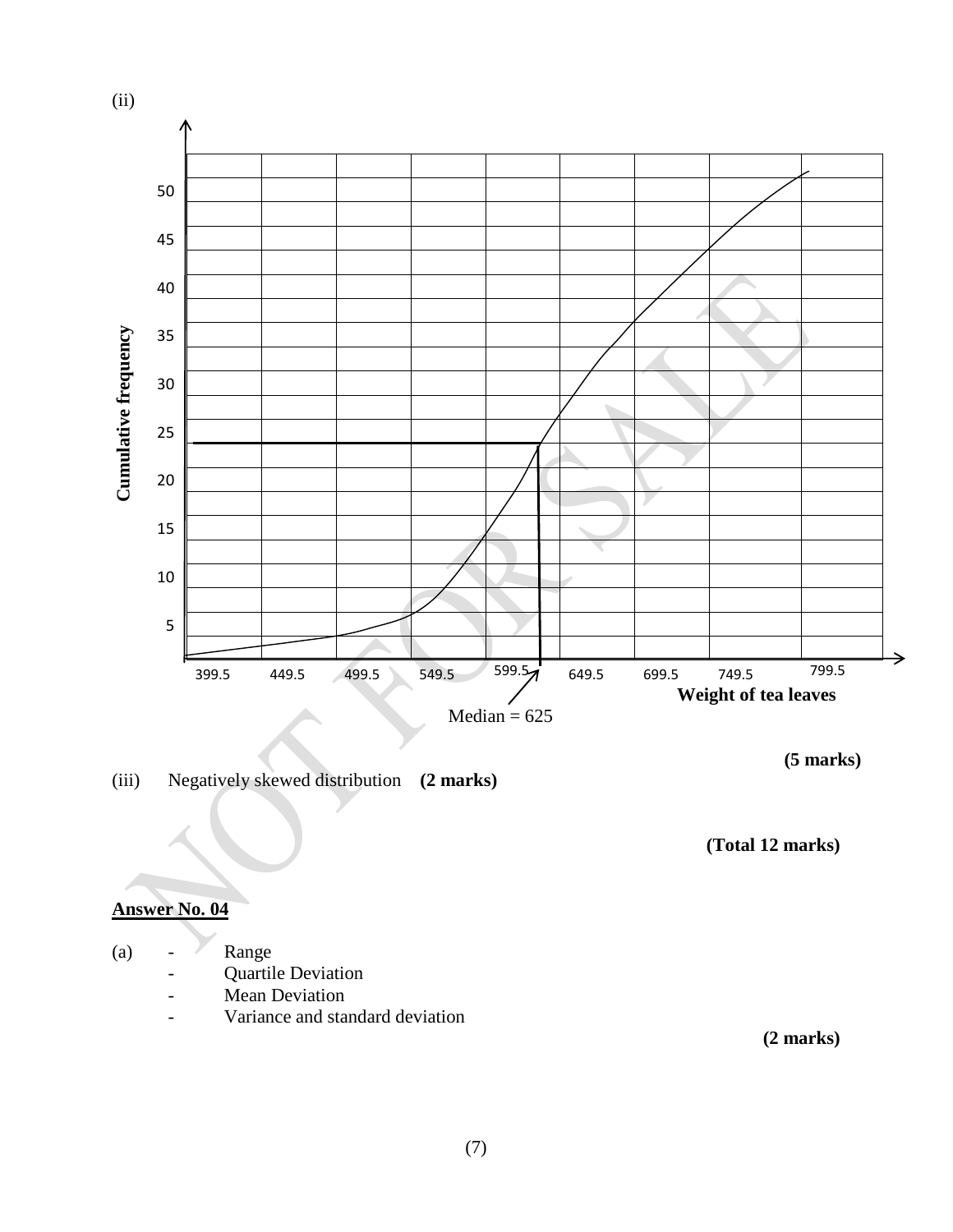(b)

|                    |     |             |      |       |               | $A=35$       |          |                  |                  |                |                  |          |
|--------------------|-----|-------------|------|-------|---------------|--------------|----------|------------------|------------------|----------------|------------------|----------|
|                    |     |             |      |       |               | $d=x-$       |          |                  |                  | $u = x - A$    |                  |          |
|                    | X   | $\mathbf f$ | fx   | $x^2$ | $\text{fx}^2$ | A            | fd       | d <sup>2</sup>   | fd <sup>2</sup>  |                | fu               | $fu^2$   |
| $0 \leq x \leq 10$ | 5   | 8           | 40   | 25    | 200           | $-30$        | $-240$   | 900              | 7200             | $-3$           | $-24$            | $-72$    |
| $10 \le x < 20$    | 15  | 10          | 150  | 225   | 2250          | $-20$        | $-200$   | 400              | 4000             | $-2$           | $-20$            | $-40$    |
| $20 \le x < 30$    | 25  | 22          | 550  | 625   | 13750         | $-10$        | $-220$   | 100              | 2200             | - 1            | $-22$            | $-22$    |
| $30 \le x \le 40$  | 35  | 28          | 980  | 1225  | 34300         | $\mathbf{0}$ | $\theta$ | $\boldsymbol{0}$ | $\boldsymbol{0}$ | $\overline{0}$ | $\boldsymbol{0}$ | $\theta$ |
| $40 \le x \le 50$  | 45  | 13          | 585  | 2025  | 26325         | 10           | 130      | 100              | 1300             |                | 13               | 13       |
| $50 \le x \le 60$  | 55  | 8           | 440  | 3025  | 24200         | 20           | 160      | 400              | 3200             | $\overline{2}$ | 16               | 32       |
| $60 \le x \le 70$  | 65  | 6           | 390  | 4225  | 25350         | 30           | 180      | 900              | 5400             | 3              | 18               | 54       |
| $70 \le x \le 80$  | 75  | 5           | 375  | 5625  | 28125         | 40           | 200      | 1600             | 8000             | $\sqrt{4}$     | 20               | 80       |
|                    | 320 | 100         | 3510 | 17000 | 154500        | 40           | 10       | 4400             | 31300            | $\overline{4}$ |                  | 313      |



(8)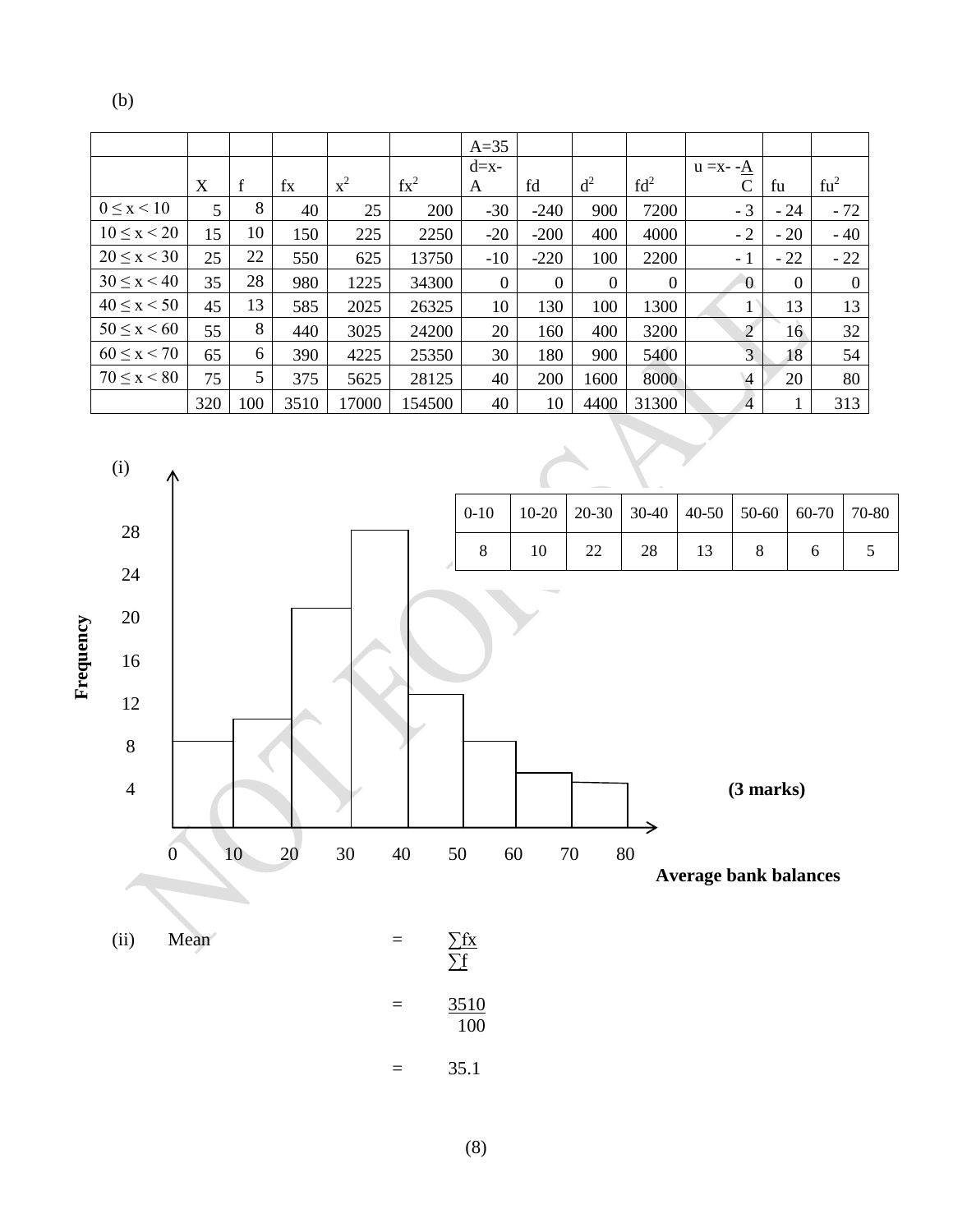#### **Standard Deviation**

### **Method (1) Method (3)**

(iii)SD = 
$$
\frac{\sum fd^2}{\sum f} - \frac{\sum fd^2}{\sum f} = \frac{\sum fd^2}{\sum f} - \frac{\sum fd^2}{\sum f} = 10 \sqrt{\frac{313}{100} - \frac{1}{100}^2}
$$
  
= 
$$
17.69
$$
  
= 
$$
\sqrt{\frac{\sum fx^2}{\sum f} - \frac{\sum fx^2}{\sum f}} = \frac{17.69}{100}
$$
  
= 
$$
\sqrt{\frac{154,500 - 35.1^2}{100}} = 17.69
$$
  
= 17.69 (2 marks)

(i) % customers does not maintain the minimum balance =  $\frac{18}{100}$  = 18%

100 **(2 marks)**

# **Answer No. 05**

(a) (i) Mean 
$$
\mu = \frac{4,100 \times 1,000}{10,000} = 410 \text{ ml.}
$$
  
\n  
\n $14\%$   
\n $400$   $\mu = 410$   
\n $\sigma = ?$   
\nArea  $A_1 = 0.36$   
\n $Z_1 = -1.08$   
\n $Z_1 = \frac{400 - 410}{5} = 1.08$   
\n $\sigma = 9.26$ 

**(3 marks)**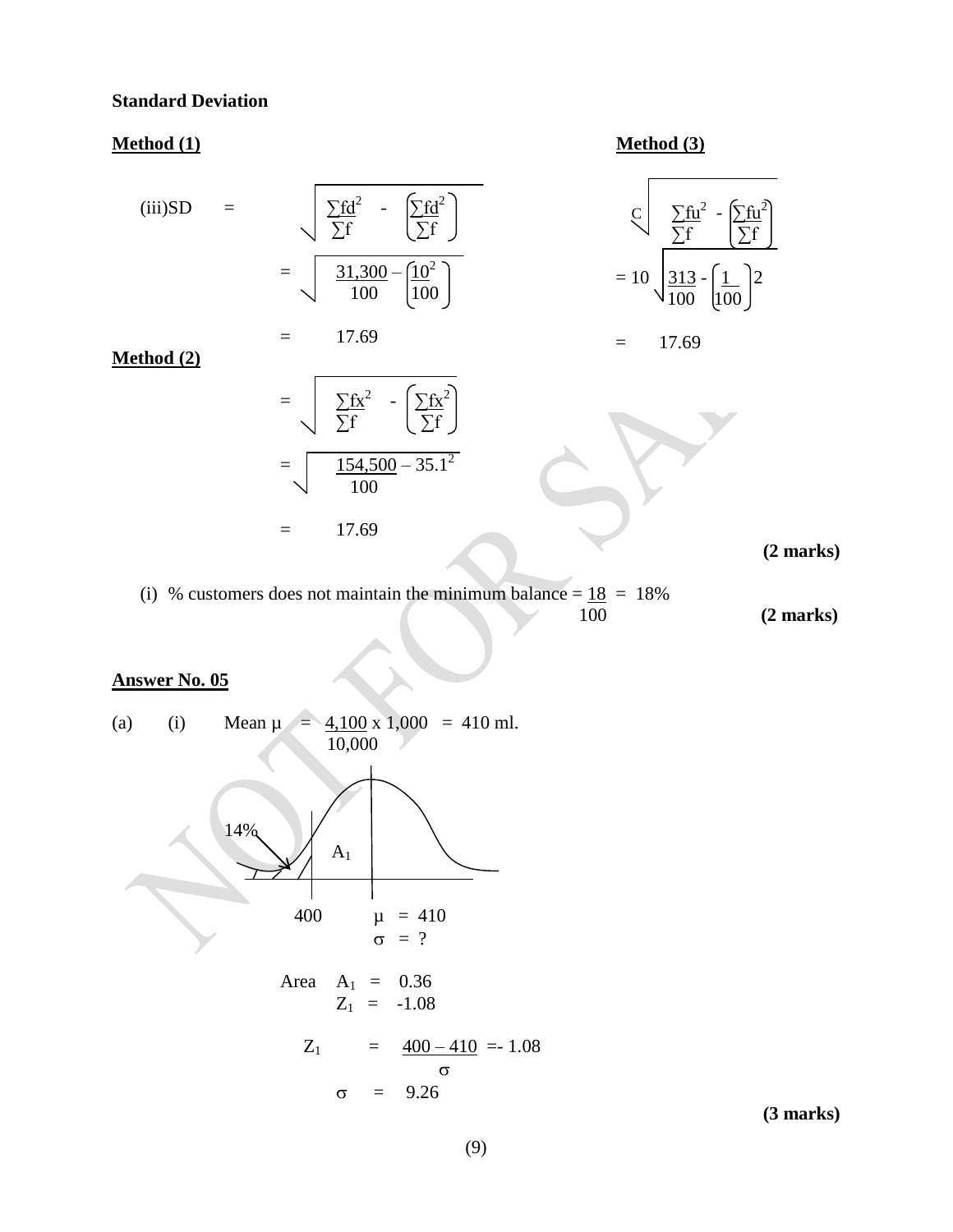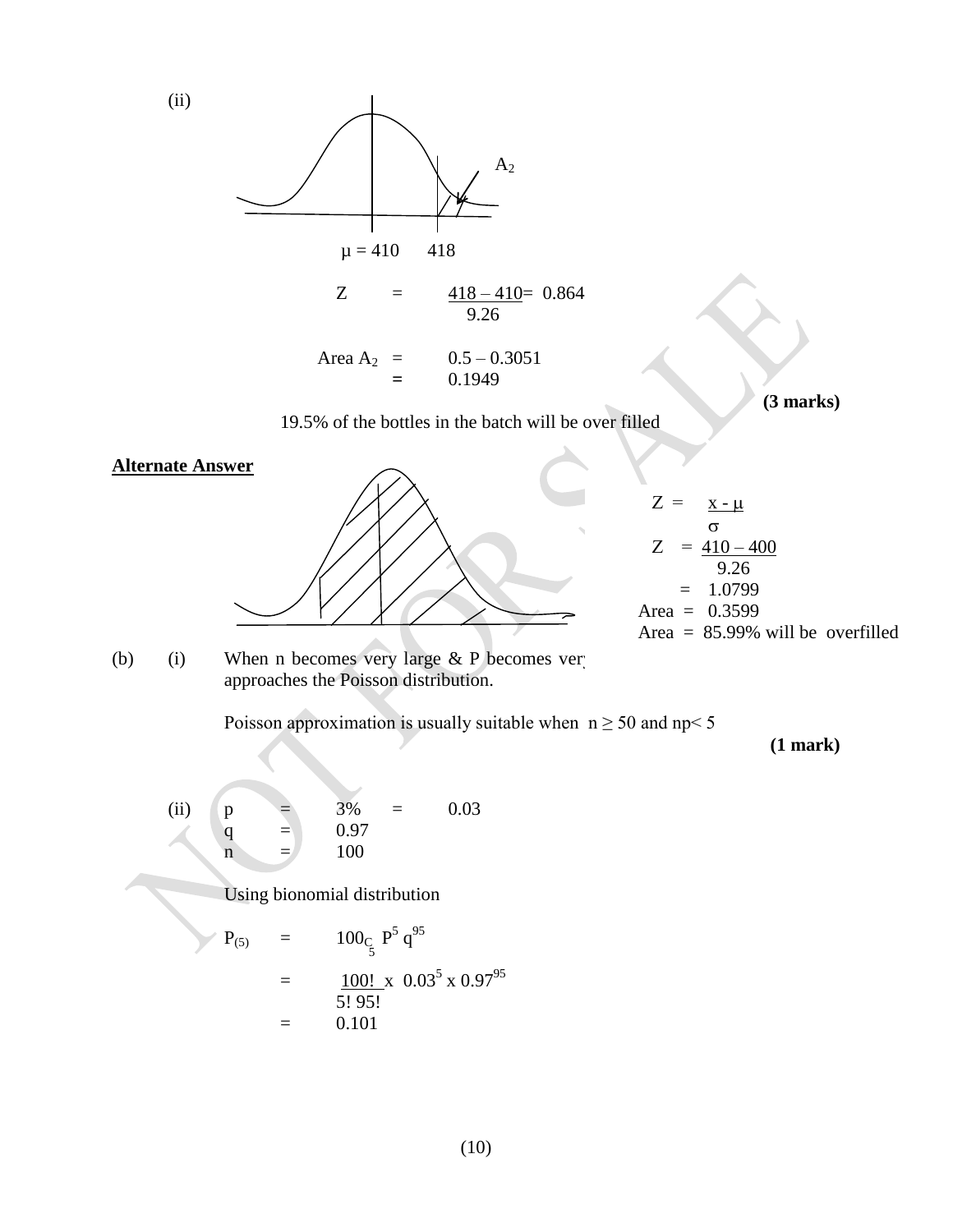Using Poisson distribution

$$
P_{(5)} = \frac{e^{-\lambda} \lambda^{x}}{x!}
$$
  
=  $\frac{e^{-3} 3^{5}}{5!}$   $\lambda = 100 \times 0.03$   
= 0.101

**(3 marks)**

(c) On one page we expect 1.5 misprints. So two pages we expect 3 misprints

Let Y be the random variable of two misprints on two pages.

$$
Y \sim P_0 (3) \qquad \text{so} \qquad P (y = 0) = e^{-3} = .0497
$$

 $\therefore$  P (Page 427, and 428 contain non misprints)  $=.050$ 

> **(2 marks) (Total 12 marks)**

#### **Answer No. 06**

| (a) | "X" CFL        |     |                 | " $Q$ " CFL             |     |     |
|-----|----------------|-----|-----------------|-------------------------|-----|-----|
|     | n <sub>1</sub> |     | ⊥∠∪             | n <sub>2</sub>          | $=$ | 150 |
|     | X              | $=$ | 70              | $x_2$                   | $=$ |     |
|     | ົ<br>ÞΓ<br>∸   | $=$ | $\bigcap$<br>رے | $\sim$<br>$\Omega$<br>∽ | —   |     |
|     |                |     |                 |                         |     |     |

Population =  $\mu_1$  Population =  $\mu_2$ 

Standard error of the difference between mean

$$
\sigma_{\frac{x}{1} - x_2} = \sqrt{\frac{S_1^2}{n_1} + \frac{S_2^2}{n_2}}
$$
  
= 
$$
\sqrt{\frac{23^2}{120} + \frac{46^2}{150}}
$$
  
= 4.30

**(4 marks)**

(b) Null hypothesis  $H_0: \mu_1 = \mu_2: \mu_1 = \mu_2 = 0$  $\therefore$  Alternative hypothesis H<sub>1</sub> :  $\mu_1 < \mu_2$  :  $\mu_1 - \mu_2 < 0$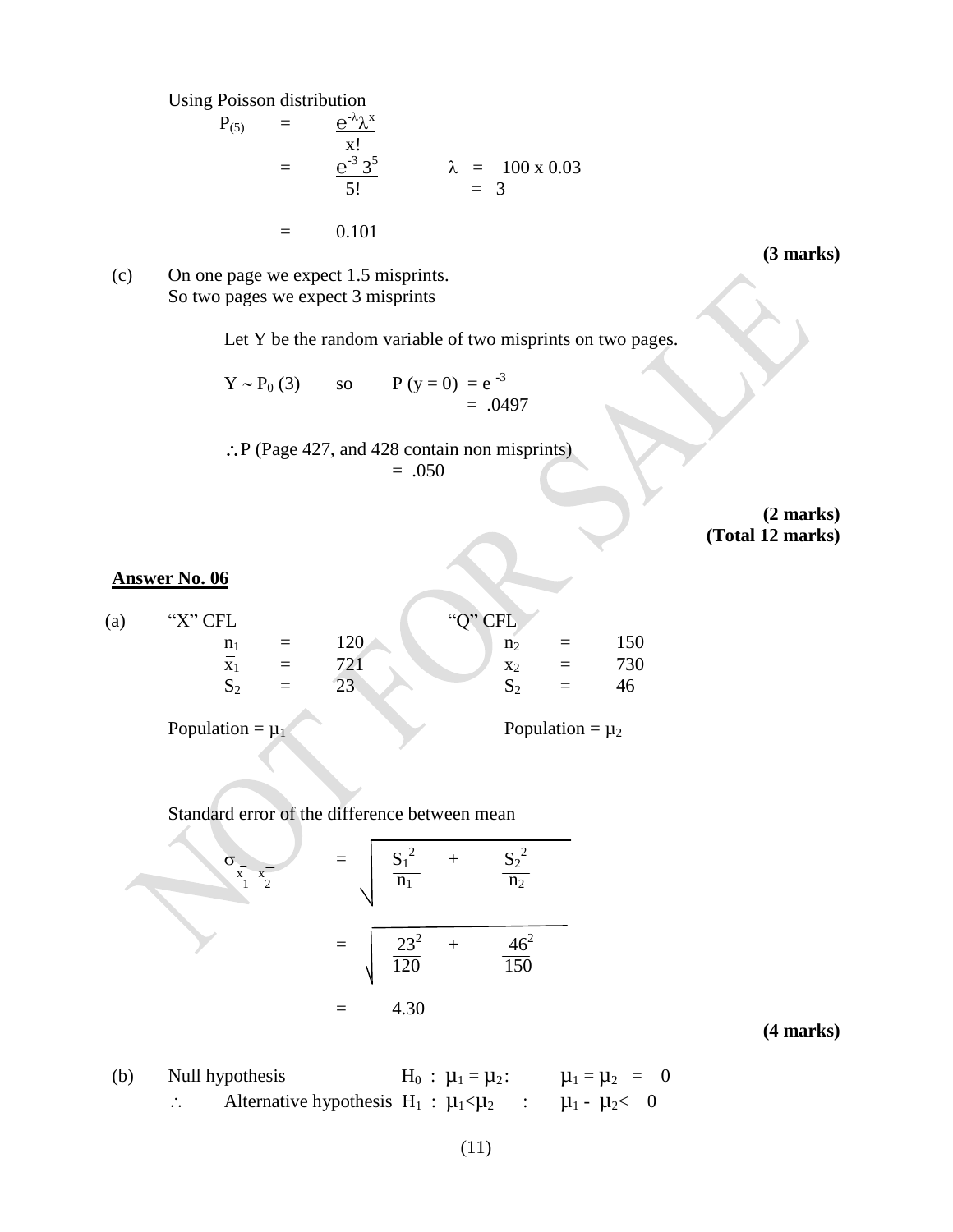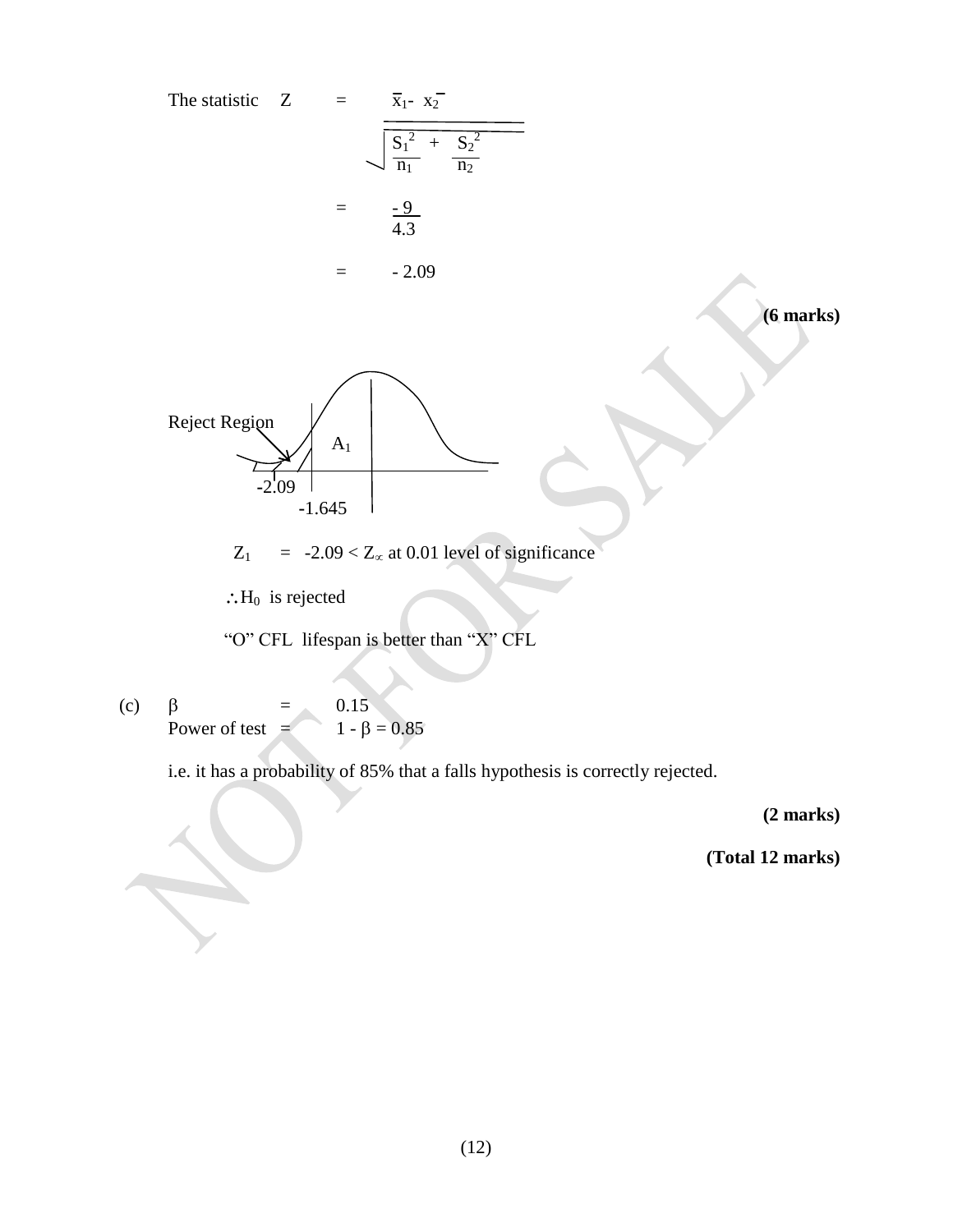#### **Answer No. 07**

(a) When an increase in one variable causes a decrease in the other variable, then we say that there is a negative correlation between the two variables.

|  | $(2 \text{ marks})$ |
|--|---------------------|
|--|---------------------|



(b) (i)

|  | I<br>۰, |
|--|---------|

| Volume | Production | XV       | x2    | Y2          |
|--------|------------|----------|-------|-------------|
|        | Cost       |          |       |             |
| 6.2    | 620.0      | 3,844.0  | 38.4  | 384,400.0   |
| 8.1    | 710.0      | 5,751.0  | 65.6  | 504,100.0   |
| 12.1   | 825.0      | 9,982.5  | 146.4 | 680,625.0   |
| 4.5    | 500.0      | 2,250.0  | 20.3  | 250,000.0   |
| 5.3    | 524.0      | 2,777.2  | 28.1  | 274,576.0   |
| 15.0   | 1,020.0    | 15,300.0 | 225.0 | 1,040,400.0 |
| 51.2   | 4,199.0    | 39,904.7 | 523.8 | 3,134,101.0 |

Let the regression equation of production cost CVI on production line (x) be  $y = a + bx$ 

Using least square method

 $\sum y$  = na + b $\sum x$ <br>  $\sum xy$  = a $\sum x + b \sum$  $\sum xy = a \sum x + b \sum x^2$ 4199  $= 6a + 51.26 b$  (1) 39,904.7 =  $512a + 523.86 b$  (2) Solving  $(1)$  &  $(2)$ a  $=$  299.82 b  $=$  46.87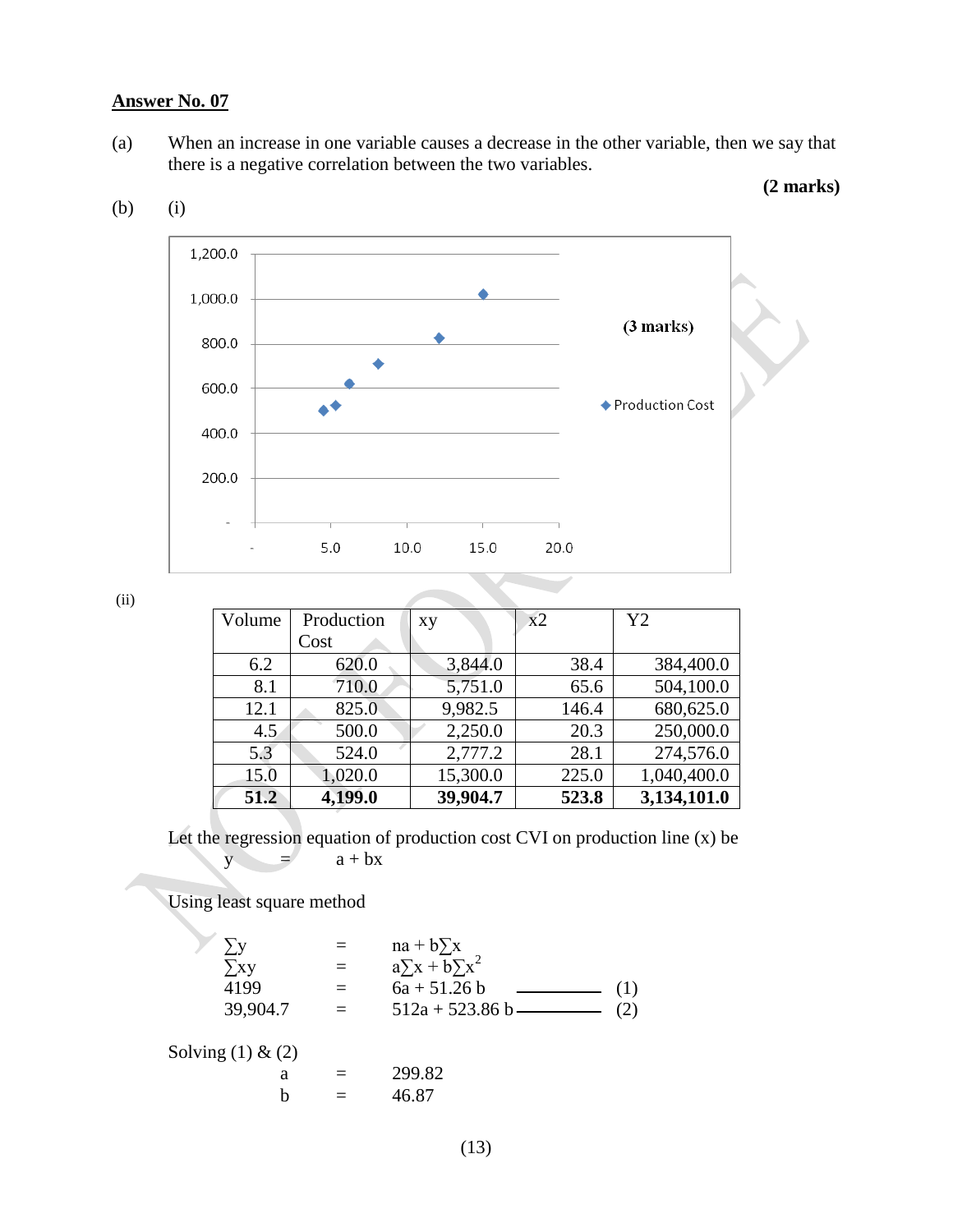### $\therefore$  Regression equation is

(iii) 
$$
r = \frac{n \sum xy - \sum x \sum y}{(n \sum x^2 - (\sum x)^2)(n \sum y^2 - (\sum y)^2)}
$$
  
\n $= \frac{6 \times 39905 - 51 \times 4199}{(6 \times 524 - (51)^2)(6 \times 3134101 - 4199^2)}$   
\n $= 0.988$   
\nStrong positive correlation

**(4 marks) (Total 12 marks)**

#### **Answer No. 08**

(a)

| 4Q Moving<br>Total |      | 4 Quarter Centered<br>Moving Average (T) | Percentage of actual<br>to moving Average |
|--------------------|------|------------------------------------------|-------------------------------------------|
| 377                |      |                                          |                                           |
| 404                | 781  | 97.625                                   | 77.85                                     |
| 432                | 836  | 104.5                                    | 86.12                                     |
| 452                | 884  | 110.5                                    | 114.03                                    |
| 470                | 922  | 115.25                                   | 121.48                                    |
| 514                | 984  | 123                                      | 78.05                                     |
| 557                | 1071 | 133.875                                  | 80.67                                     |
| 611                | 1168 | 146                                      | 116.44                                    |
| 662                | 1273 | 159.125                                  | 115.00                                    |
| 708                | 1370 | 171.25                                   | 87.59                                     |
| 760                | 1468 | 183.5                                    | 86.65                                     |
| 800                | 1560 | 195                                      | 110.77                                    |
| 849                | 1649 | 206.125                                  | 114.01                                    |

|          | Q <sub>1</sub> | Q <sub>2</sub> | Q <sub>3</sub> | Q <sub>4</sub> |        |
|----------|----------------|----------------|----------------|----------------|--------|
|          |                |                | 77.85          | 86.12          |        |
|          | 114.03         | 121.48         | 78.05          | 80.67          |        |
|          | 116.44         | 115.00         | 87.59          | 86.65          |        |
|          | 110.77         | 114.01         |                |                |        |
| Total    | 341.23         | 350.49         | 243.49         | 253.45         |        |
| Average  | 113.74         | 116.83         | 81.16          | 84.48          | 396.22 |
| Adj      | 1.01           | 1.01           | 1.01           |                | 3.78   |
| Seasonal |                |                |                |                | 400.00 |
| Index    | 114.88         | 117.99         | 81.97          | 85.32          |        |

(**6 marks)**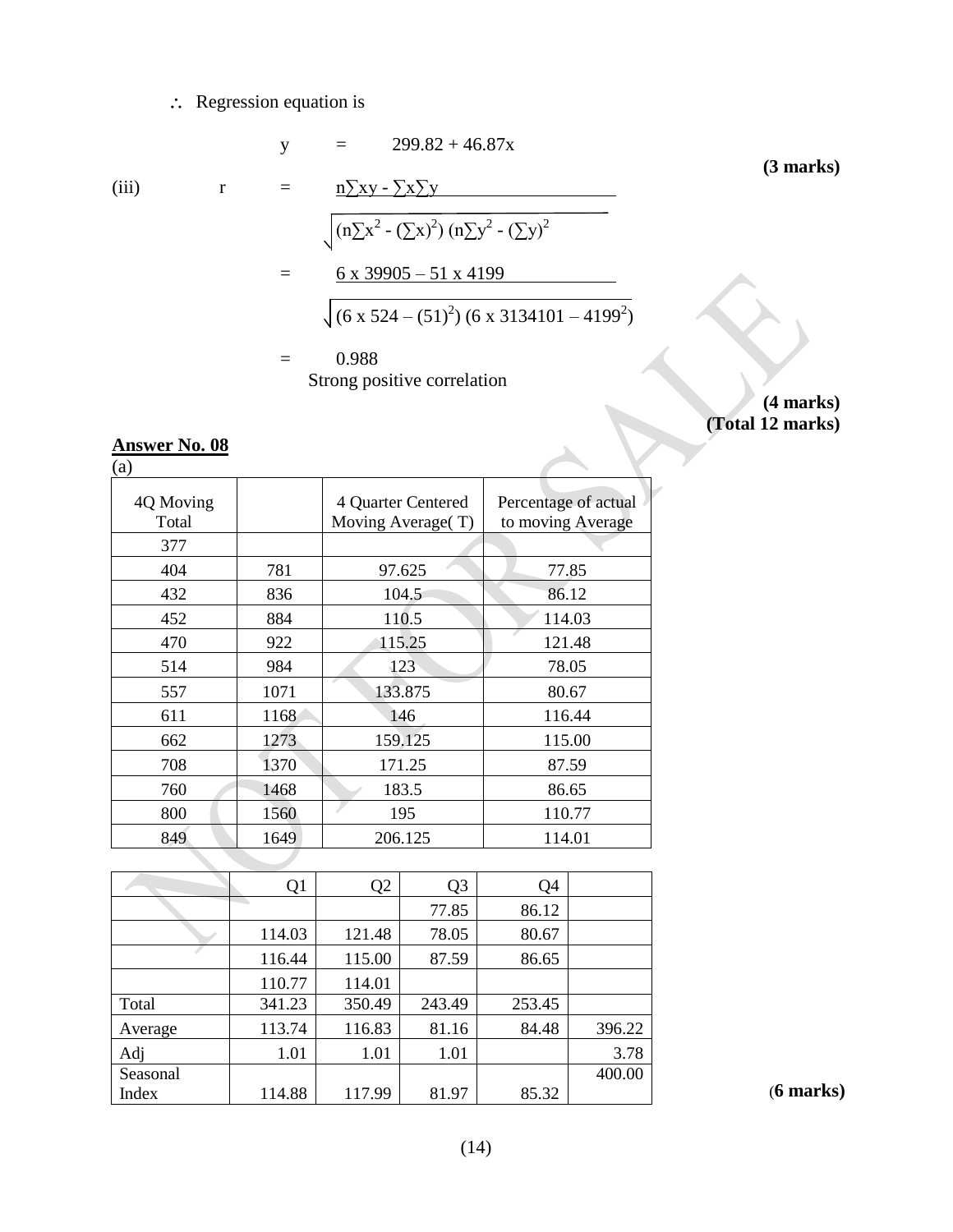(b)

|           |                       | 2010                 | 2015                   |                         |      |              |      |      |
|-----------|-----------------------|----------------------|------------------------|-------------------------|------|--------------|------|------|
| Category  | Hourly<br>rate $(Rs)$ | Number of<br>workers | Hourly<br>rate<br>(Rs) | Number<br>of<br>workers | p0q0 | $p \nvert q$ | p0qn | pnqn |
| Unskilled | 20                    | 30                   | 30                     | 36                      | 600  | 900          | 720  | 1080 |
| Skilled   | 55                    | 34                   | 62                     | 40                      | 1870 | 2108         | 2200 | 2480 |
|           |                       |                      |                        |                         | 2470 | 3008         | 2920 | 3560 |

# For the year 2015

| Lasperyre's wage index<br>(i)                   | $=$      | $\sum p_n q_o$ x 100<br>$\Sigma$ p <sub>o</sub> q <sub>o</sub>       |           |
|-------------------------------------------------|----------|----------------------------------------------------------------------|-----------|
|                                                 | $=$      | $3008 \times 100$<br>2470                                            |           |
|                                                 |          | 121.78                                                               |           |
| Paache's wage index                             | $=$      | $\sum p_{n}q_{n}x$ 100<br>$\sum p_{\underline{o}} q_{\underline{o}}$ |           |
|                                                 |          | 3560 x 100<br>2920                                                   |           |
|                                                 | $=$      | $121 - 91$                                                           | (4 marks) |
| (ii)<br>Laspeyre's wage index<br>$(2005 - 100)$ | $\equiv$ | $110.5 \times 121.78$<br>100                                         |           |
|                                                 | $\equiv$ | 134.56                                                               |           |
| Paache's wage index<br>$(2005 - 100)$           | $\equiv$ | 111.2 x 121.91<br>100                                                |           |
|                                                 | $\equiv$ | 135.56                                                               |           |

**(2 marks) (Total 12 marks)**